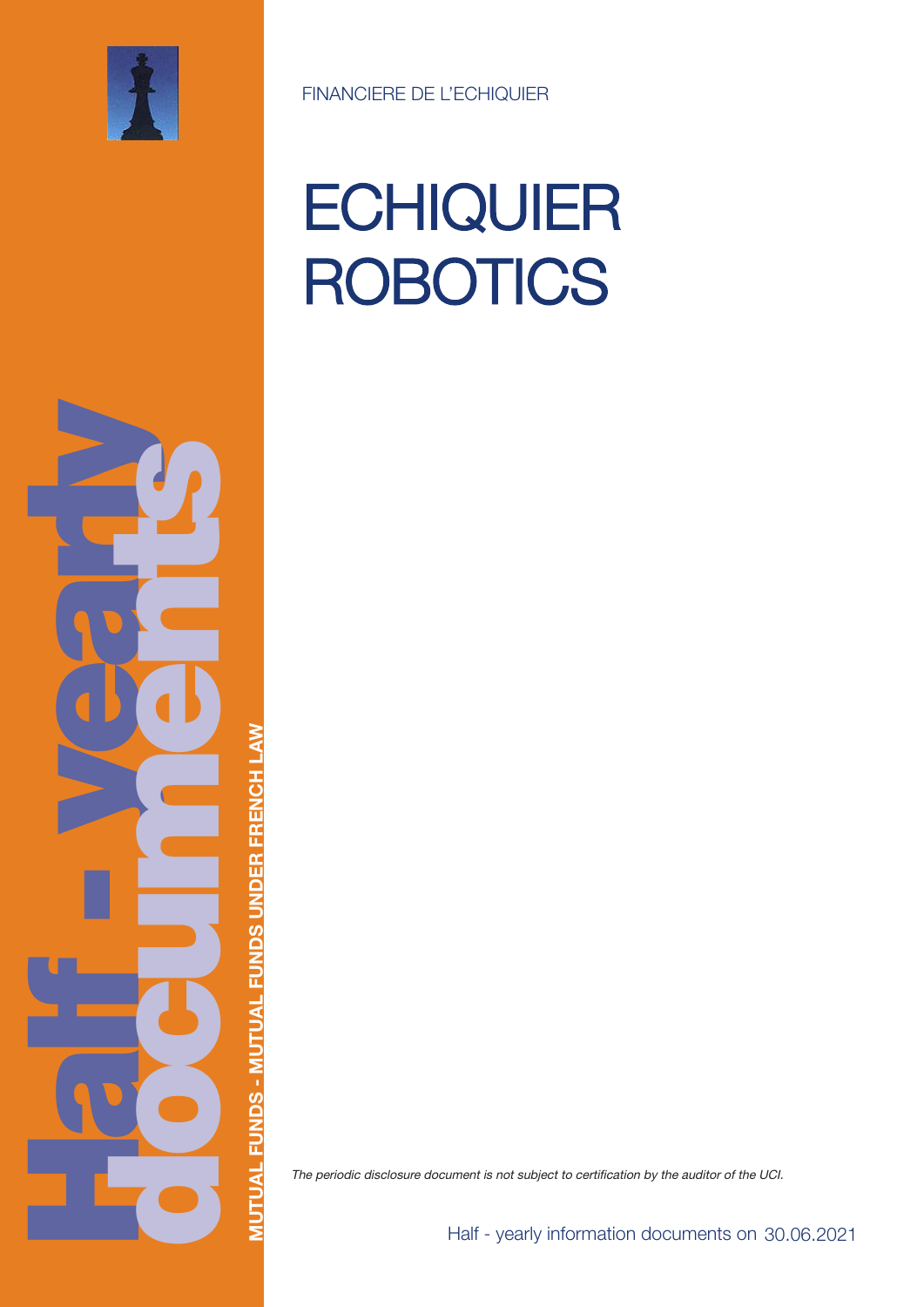# **Asset value**

| <b>Assets</b>                                                                                                                                                                             | UCITS accounts currency: EUR | <b>Amount for financial</b><br>period |
|-------------------------------------------------------------------------------------------------------------------------------------------------------------------------------------------|------------------------------|---------------------------------------|
| a) Eligible financial securities mentioned in item 1, section I of Article L.214-20 (UCITS) / item 1<br>section I of Article L.214-24-55 (FIVG) of the French Monetary and Financial Code |                              | 22,855,522.96                         |
| b) Bank balances                                                                                                                                                                          | 29,389.42                    |                                       |
| c) Other assets held by the UCITS                                                                                                                                                         |                              | 74,757.92                             |
| d)<br>Total assets held by the UCITS (lines $a+b+c$ )                                                                                                                                     | 22,959,670.30                |                                       |
| e) Liabilities                                                                                                                                                                            | $-79,097.67$                 |                                       |
| Overall net total (lines $d+e = UCITS$ net asset value)<br>f)                                                                                                                             |                              | 22,880,572.63                         |

# **Number of shares in circulation and net value of fund per share**

| <b>Shares</b>         | Number of shares in<br>circulation | Currency<br>of shares | Net value of fund per<br>share (liquidation<br>value) |
|-----------------------|------------------------------------|-----------------------|-------------------------------------------------------|
| PART A / FR0012417350 | 54,534.483                         | <b>EUR</b>            | 239.47                                                |
| PART K / FR0012413722 | 35,522                             | <b>EUR</b>            | 276.47                                                |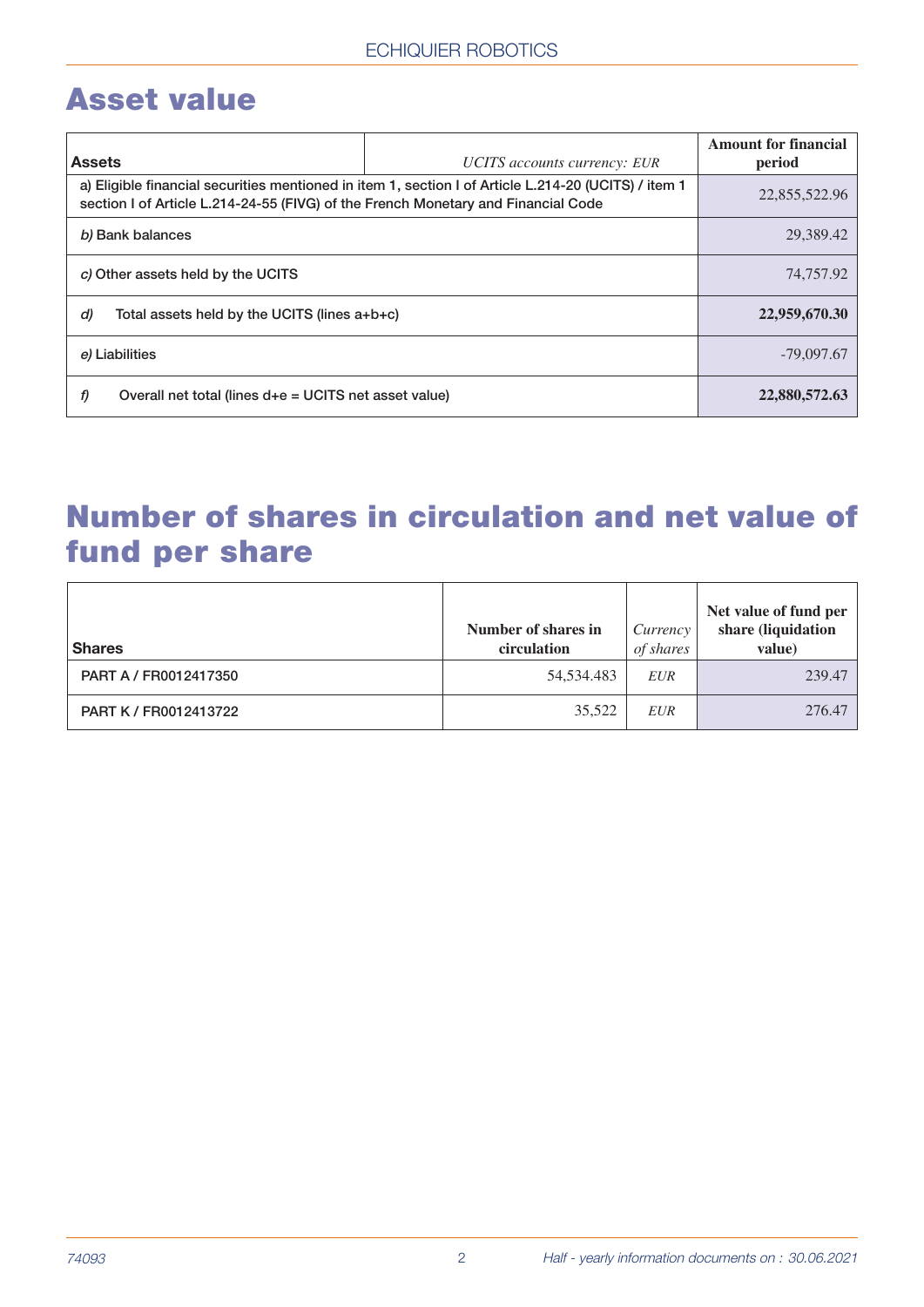# **Share portfolio**

|                                                                                                                                                                                                                                                                                                                                                                                                                                                                                                                  | Percentage         |                                 |
|------------------------------------------------------------------------------------------------------------------------------------------------------------------------------------------------------------------------------------------------------------------------------------------------------------------------------------------------------------------------------------------------------------------------------------------------------------------------------------------------------------------|--------------------|---------------------------------|
| <b>Contents of share portfolio</b>                                                                                                                                                                                                                                                                                                                                                                                                                                                                               | Net asset<br>value | <b>Total value</b><br>of assets |
| a) Eligible financial securities and money market instruments admitted to trading on a regulated<br>market within the meaning of Article L. 422-1° of the French Monetary and Financial Code.<br>and b) Eligible financial securities and money market instruments admitted to trading on<br>another recognised regulated market which operates regularly, is open to the public, and<br>is located in a EU Member State or in another country which is party to the Agreement<br>on the European Economic Area. | 2.49               | 2.48                            |
| c) Eligible financial securities and money market instruments admitted to an official listing on a<br>third-country stock exchange or traded on another recognised third-country regulated market<br>operating regularly and open to the public, provided that this stock exchange or market is not<br>listed by the AFM or that the choice of this stock exchange or market is provided for by law or<br>by the Articles of Association of the UCITS / general-purpose investment fund.                         | 95.21              | 94.88                           |
| d) Newly issued financial securities mentioned in item 4, section I of Article R. 214-11 / 4,<br>section I of Article R. 214-32-18 of the French Monetary and Financial Code.                                                                                                                                                                                                                                                                                                                                    |                    |                                 |
| e) Other assets                                                                                                                                                                                                                                                                                                                                                                                                                                                                                                  |                    |                                 |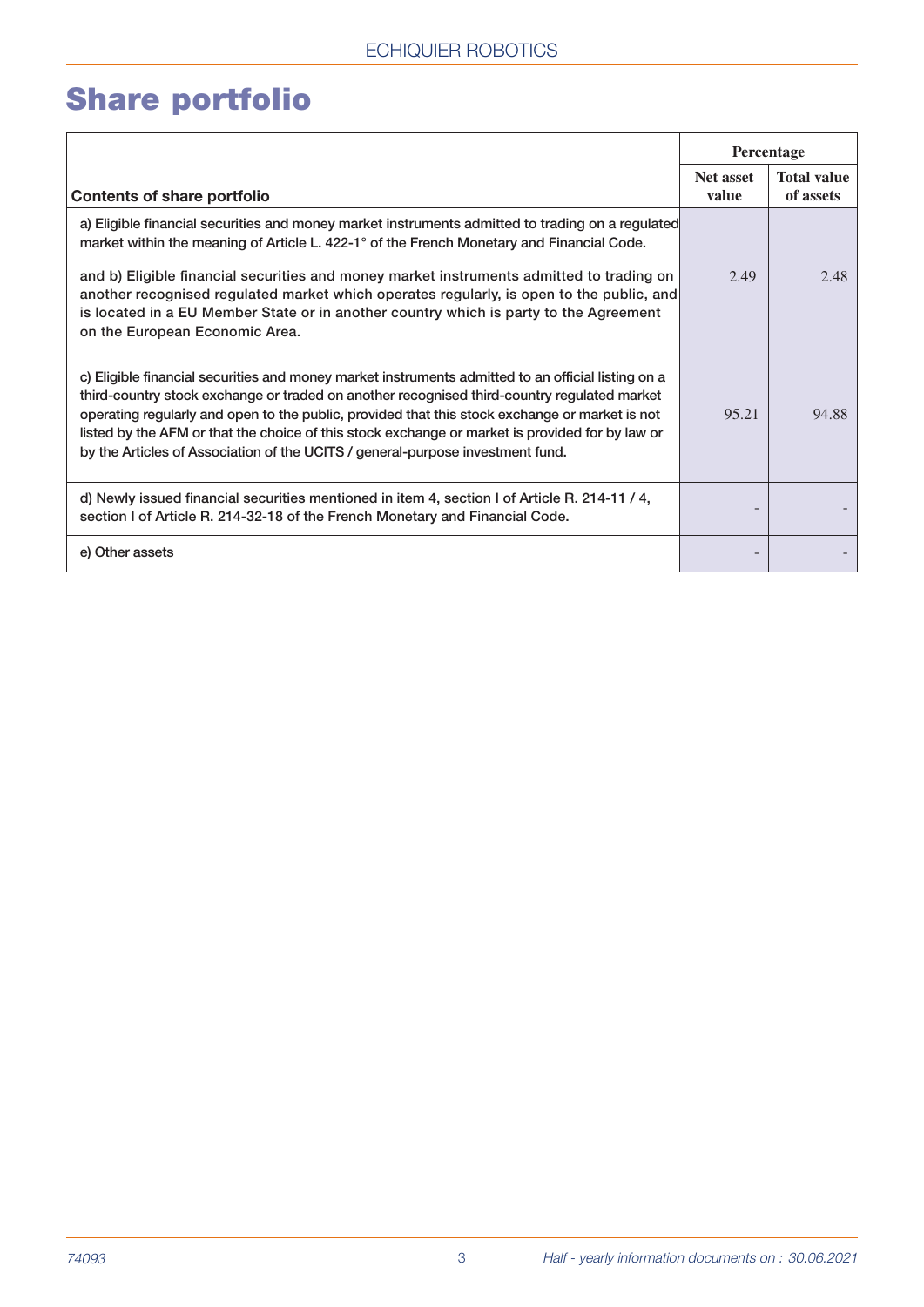#### **Breakdown of assets per currency**

|                                      | <b>Amount</b><br>(accounts currency of |                                             |                          |
|--------------------------------------|----------------------------------------|---------------------------------------------|--------------------------|
|                                      | $UCITS$ )                              | Percentage                                  |                          |
| <b>Currency</b> (10 main currencies) | <b>EUR</b>                             | Net asset value<br><b>Total asset value</b> |                          |
| <b>USD</b>                           | 11,901,282.50                          | 52.01                                       | 51.84                    |
| <b>JPY</b>                           | 4,357,621.90                           | 19.05                                       | 18.98                    |
| <b>TWD</b>                           | 3,411,709.07                           | 14.91                                       | 14.86                    |
| <b>CNY</b>                           | 2,113,256.21                           | 9.24                                        | 9.20                     |
| <b>GBP</b>                           | 569,644.92                             | 2.49                                        | 2.48                     |
|                                      | -                                      | -                                           |                          |
|                                      | $\overline{\phantom{a}}$               | $\overline{\phantom{a}}$                    | $\overline{\phantom{a}}$ |
|                                      | $\overline{\phantom{a}}$               | -                                           |                          |
|                                      | $\qquad \qquad$                        | -                                           | -                        |
|                                      | $\overline{\phantom{a}}$               | -                                           |                          |
| Other currency                       | $\overline{\phantom{a}}$               | -                                           |                          |
| Total                                | 22,353,514.60                          | 97.70                                       | 97.36                    |

#### **Breakdown of assets by issuer's country of residence**

|                                    | Percentage               |                          |  |
|------------------------------------|--------------------------|--------------------------|--|
| <b>Country</b> (10 main countries) | Net asset value          | <b>Total asset value</b> |  |
| ٠                                  | 48.42                    | 48.26                    |  |
|                                    | 19.05                    | 18.98                    |  |
|                                    | 10.59                    | 10.56                    |  |
|                                    | 9.24                     | 9.20                     |  |
|                                    | 4.32                     | 4.30                     |  |
|                                    | 3.59                     | 3.58                     |  |
|                                    | 2.49                     | 2.48                     |  |
| ۰                                  | $\overline{\phantom{a}}$ |                          |  |
|                                    | -                        |                          |  |
|                                    | $\overline{\phantom{0}}$ |                          |  |
| Other countries                    |                          |                          |  |
| <b>Total</b>                       | 97.70                    | 97.36                    |  |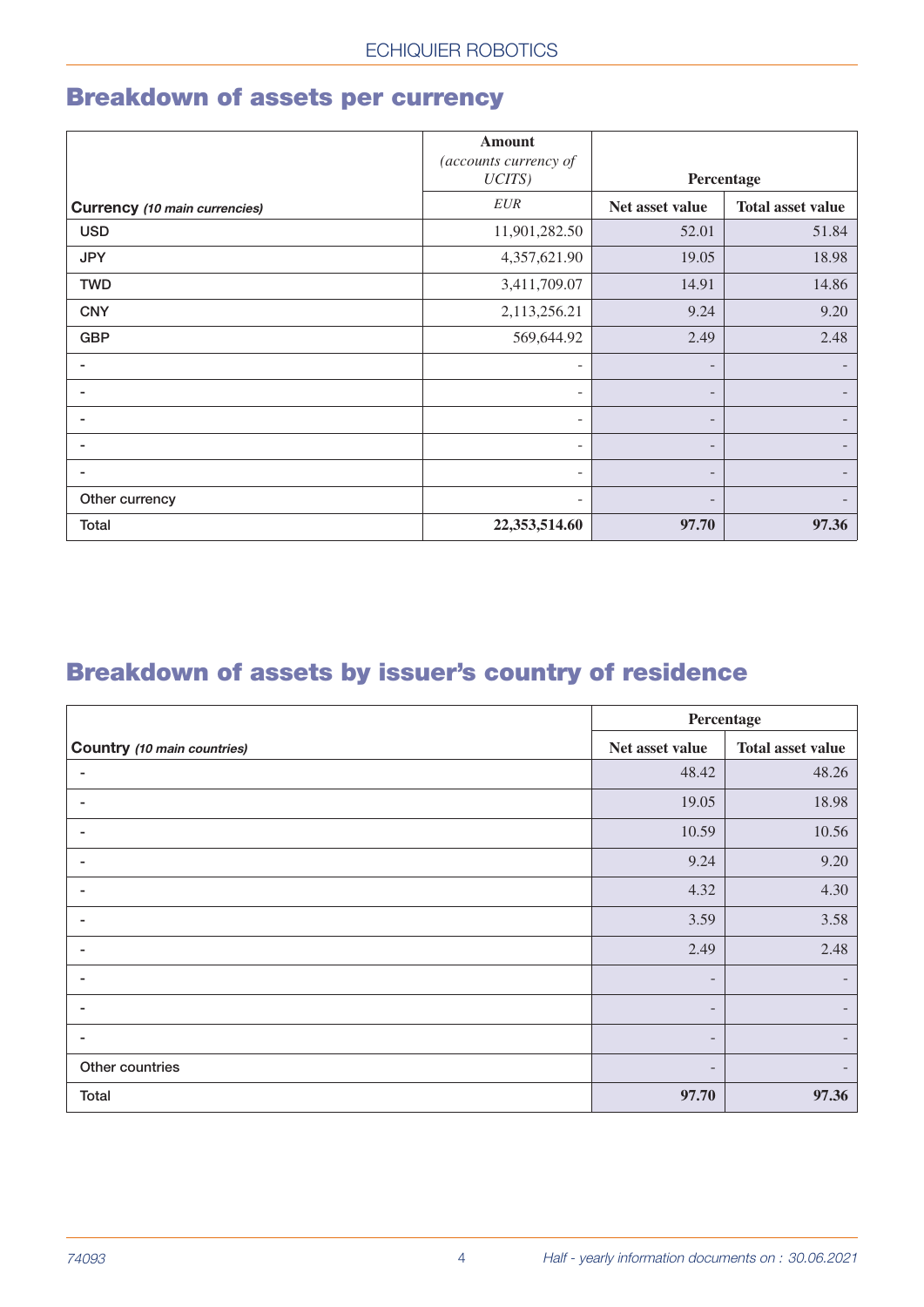#### **Breakdown of assets by economic sector**

|                                                | Percentage      |                          |  |
|------------------------------------------------|-----------------|--------------------------|--|
| Economic sector (10 main sectors)              | Net asset value | <b>Total asset value</b> |  |
| <b>Semiconductors</b>                          | 27.83           | 27.73                    |  |
| Machinery: Industrial                          | 17.54           | 17.48                    |  |
| Software                                       | 12.62           | 12.57                    |  |
| <b>Electronic Equipment: Gauges and Meters</b> | 10.44           | 10.40                    |  |
| <b>Medical Equipment</b>                       | 10.25           | 10.21                    |  |
| <b>Electronic Components</b>                   | 6.92            | 6.90                     |  |
| <b>Telecommunications Equipment</b>            | 4.96            | 4.95                     |  |
| <b>Diversified Retailers</b>                   | 4.65            | 4.64                     |  |
| <b>Food Retailers and Wholesalers</b>          | 2.49            | 2.48                     |  |
|                                                | -               |                          |  |
| Other sectors                                  |                 |                          |  |
| Total                                          | 97.70           | 97.36                    |  |

# **Breakdown of other assets by nature**

|                                                              | Percentage               |                          |  |
|--------------------------------------------------------------|--------------------------|--------------------------|--|
| Kind of asset                                                | Net asset value          | <b>Total asset value</b> |  |
| (UCITS) shares :                                             | ٠                        |                          |  |
| - General-purpose professional funds                         |                          |                          |  |
| - Feeder mutual funds                                        |                          |                          |  |
| - Specialised professional funds                             |                          |                          |  |
| - Private equity funds (FCPR, FCPI, FIP)                     | $\overline{\phantom{0}}$ |                          |  |
| - OPCI and OPPCI (professional real estate investment funds) |                          |                          |  |
| - Other                                                      |                          |                          |  |
| <b>OTHER KINDS OF ASSET:</b>                                 |                          |                          |  |
| - Equity Warrants                                            |                          |                          |  |
| - Short-term Notes                                           |                          |                          |  |
| - Bills of Exchange                                          | $\overline{\phantom{0}}$ |                          |  |
| - Mortgage Bills                                             | $\overline{\phantom{0}}$ |                          |  |
| - Other                                                      |                          |                          |  |
| <b>TOTAL</b>                                                 |                          |                          |  |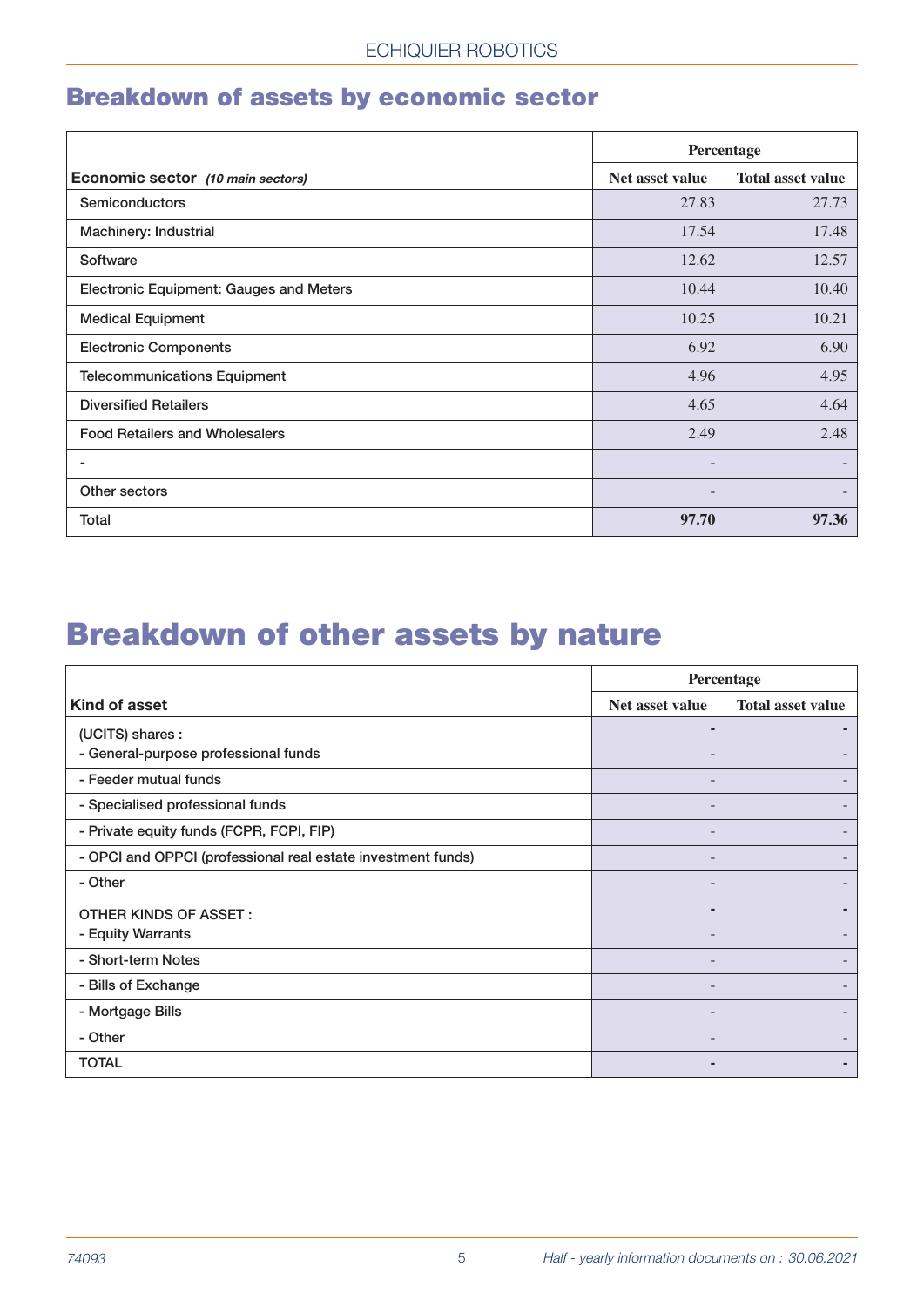# **Indication of movements occurring in the composition of the securities portfolio during the reference period**

| Items of share portfolio                                                                                                                                                                                                                                                                                                                                                                                                                                                                                            | <b>Movements</b><br>(value) |                           |
|---------------------------------------------------------------------------------------------------------------------------------------------------------------------------------------------------------------------------------------------------------------------------------------------------------------------------------------------------------------------------------------------------------------------------------------------------------------------------------------------------------------------|-----------------------------|---------------------------|
| UCITS accounts currency :<br><b>EUR</b>                                                                                                                                                                                                                                                                                                                                                                                                                                                                             | <b>Acquisitions</b>         | <b>Sales / Refundings</b> |
| a) Eligible financial securities and money market instruments admitted to<br>trading on a regulated market within the meaning of Article L. 422-1° of the<br>French Monetary and Financial Code.<br>and b) Eligible financial securities and money market instruments admitted to<br>trading on another recognised regulated market which operates regularly, is<br>open to the public, and is located in a EU Member State or in another<br>country which is party to the Agreement on the European Economic Area. | 103,078.41                  | 391,989.78                |
| c) Eligible financial securities and money market instruments admitted to an<br>official listing on a third-country stock exchange or traded on another<br>recognised third-country regulated market operating regularly and open to the<br>public, provided that this stock exchange or market is not listed by the AFM or<br>that the choice of this stock exchange or market is provided for by law or by<br>the Articles of Association of the UCITS / general-purpose investment fund.                         | 3,649,879.01                | 2,739,094.95              |
| d) Newly issued financial securities mentioned in item 4, section I of Article<br>R. 214-11 / 4, section I of Article R. 214-32-18 of the French Monetary and Fi-<br>nancial Code.                                                                                                                                                                                                                                                                                                                                  |                             |                           |
| e) Other assets                                                                                                                                                                                                                                                                                                                                                                                                                                                                                                     |                             |                           |
| <b>TOTAL for period</b>                                                                                                                                                                                                                                                                                                                                                                                                                                                                                             | 3,752,957.42                | 3,131,084.73              |